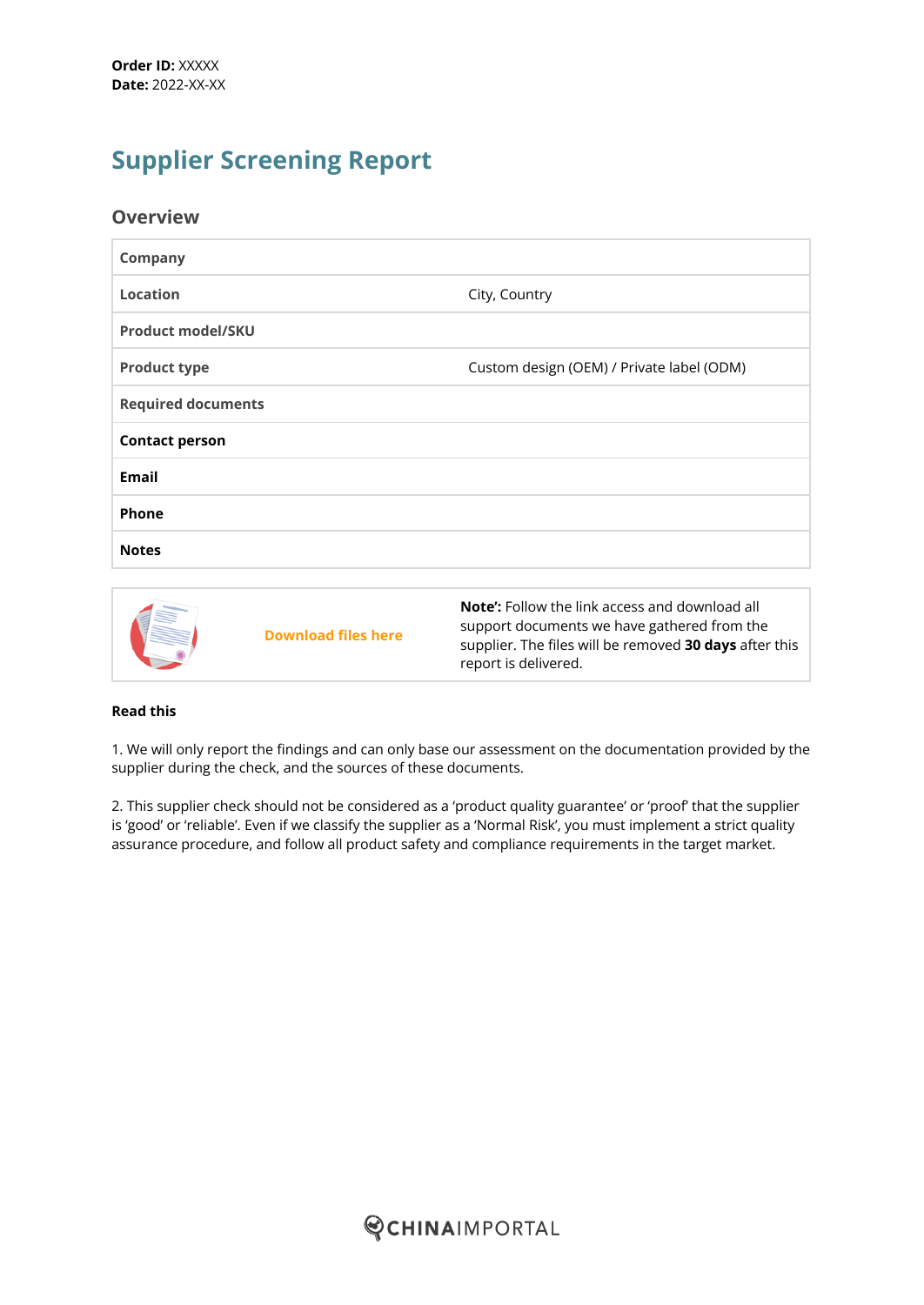## **1. Company Information**

Business License Overview

| Company name (EN)<br>EN names are not stated on Chinese<br>business licenses | N/A                                                                                | English translation            |
|------------------------------------------------------------------------------|------------------------------------------------------------------------------------|--------------------------------|
| <b>Company name (CN)</b>                                                     | $V$ Verified                                                                       | Pinyin<br>(Chinese characters) |
| <b>Address (EN)</b>                                                          | <b>X</b> Not Verified                                                              | English translation            |
| <b>Business License Number</b>                                               | $\boldsymbol{\nu}$ Verified                                                        | XXXXXXXXXXXXXXXXXXXXXXXX       |
| <b>Established Date</b>                                                      | $\boldsymbol{\nu}$ Verified                                                        | 20XX-XX-XX                     |
| <b>Product Scope</b>                                                         | $\boldsymbol{\nu}$ Verified                                                        | English translation            |
| <b>Registered Capital</b>                                                    | $\boldsymbol{\nu}$ Verified                                                        | RMB XXX,XXX                    |
| <b>Verified</b>                                                              | <b>Yes</b> (Matching gsxt.saic.gov.cn) / <b>No</b> (Not matching gsxt.saic.gov.cn) |                                |

**Notes:** Write here

#### **Business License**

|  | [Add screenshot here] |  |
|--|-----------------------|--|
|  |                       |  |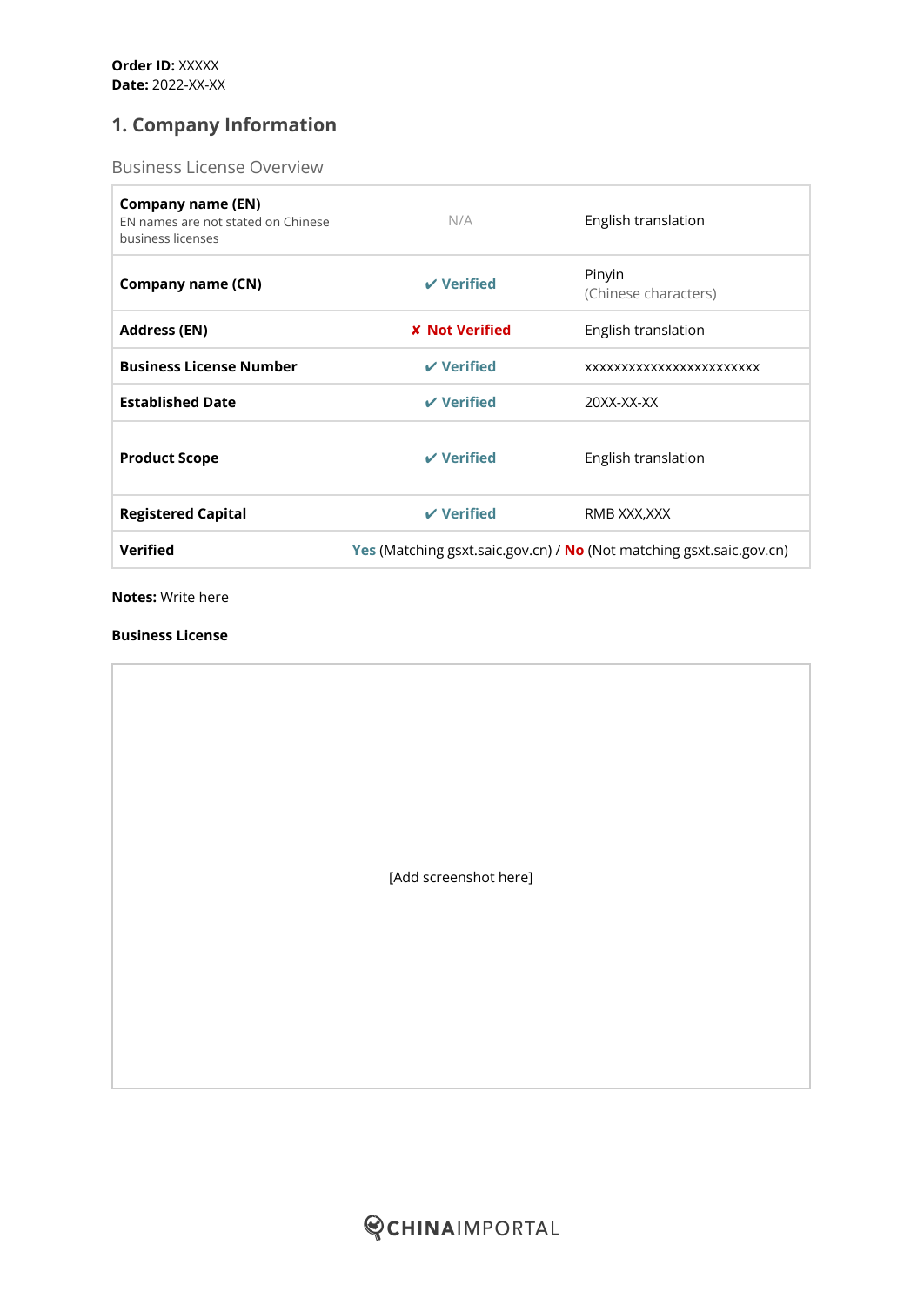#### **Order ID:** XXXXX **Date:** 2022-XX-XX

## Bank Account

| <b>Beneficiary name (EN)</b> | $\boldsymbol{\nu}$ Matching |                                            |
|------------------------------|-----------------------------|--------------------------------------------|
| <b>Beneficiary address</b>   | <b>X</b> Not Matching       |                                            |
| <b>Beneficiary country</b>   | $\boldsymbol{\nu}$ Matching | China (Mainland) / Hong Kong S.A.R (China) |
| <b>Account number</b>        | N/A                         |                                            |
| <b>Bank name</b>             | N/A                         |                                            |
| <b>Bank address</b>          | N/A                         |                                            |
| <b>SWIFT Code</b>            | N/A                         |                                            |

**Notes:** Write here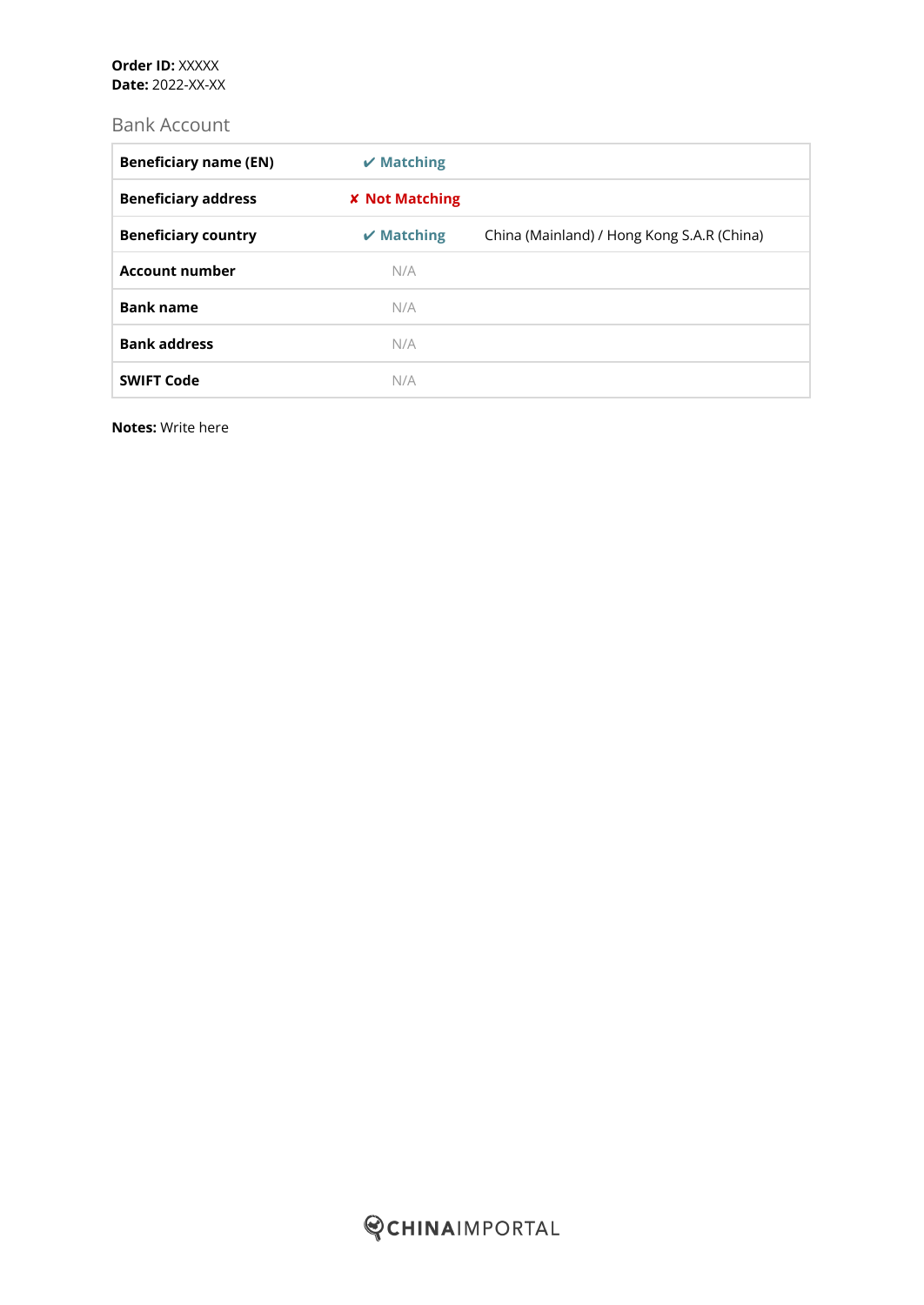## **2. Compliance Documents**

| Document title | Product model/SKU:<br>Held by:<br>Issued by:<br>Verified: Yes / No<br>Verification source: Link / name@email.com | <b>Note:</b> Write here |
|----------------|------------------------------------------------------------------------------------------------------------------|-------------------------|
| Document title | Product model/SKU:<br>Held by:<br>Issued by:<br>Verified: Yes / No<br>Verification source: Link / name@email.com | <b>Note:</b> Write here |
| Document title | Product model/SKU:<br>Held by:<br>Issued by:<br>Verified: Yes / No<br>Verification source: Link / name@email.com | <b>Note:</b> Write here |

## **3. Interview Questions**

**Can you ensure that all your materials are REACH compliant?**

Original text: Write here

Translation: Write here

#### **Have you manufactured products in compliance with EN 71-1 before?**

Original text: Write here

Translation: Write here

#### **Have you manufactured products in compliance with EN 71-2 before?**

Original text: Write here

Translation: Write here

#### **Have you manufactured products in compliance with ASTM F963-17 before?**

Original text: Write here

Translation: Write here

**Notes:** Write here

**QCHINAIMPORTAL**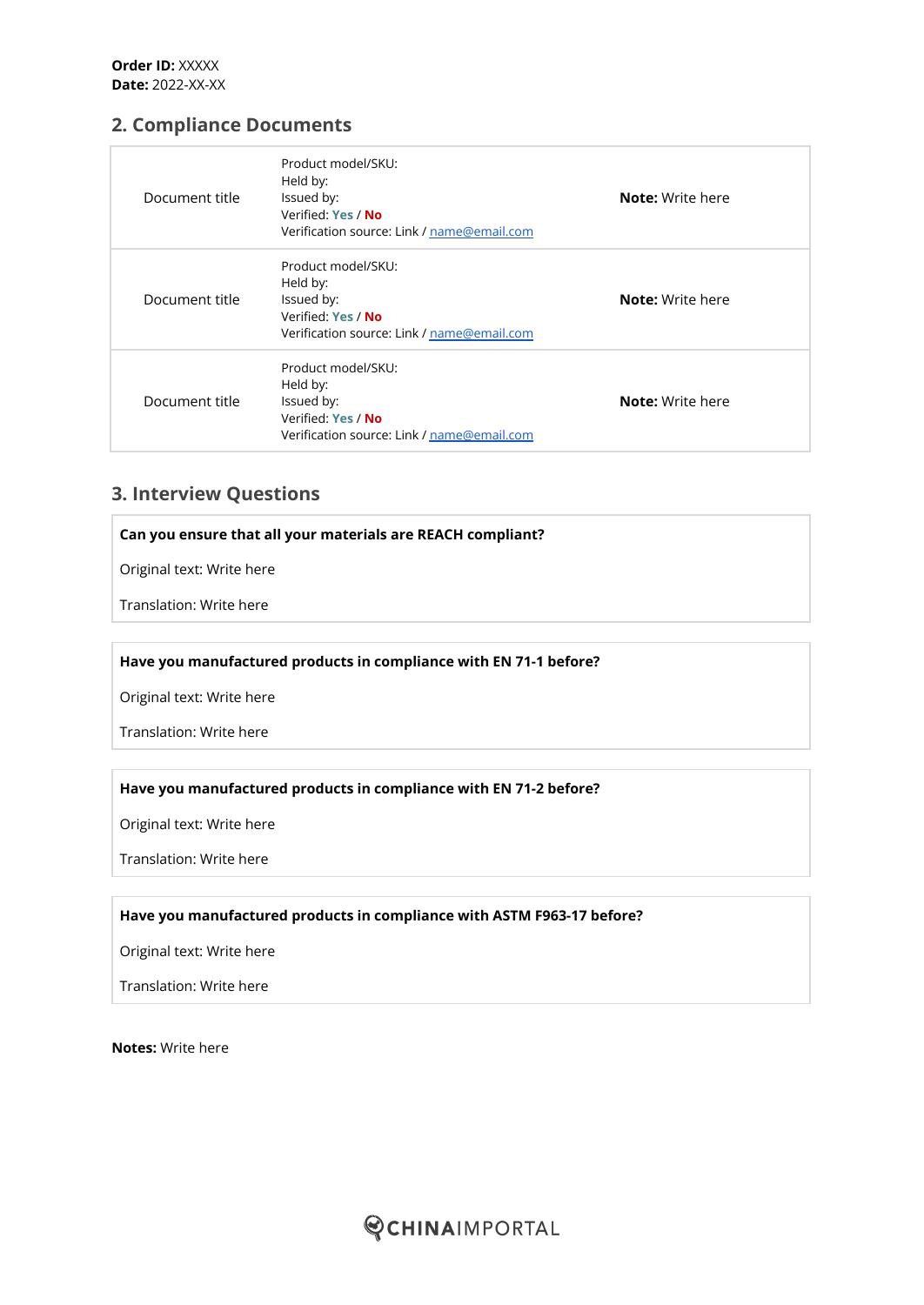## **4. Other Documents**

| <b>ISO 9001</b>    | Held by: Supplier Name (Match) Supplier Name (Not Matching)<br>Date of issue: 202X-XX-XX<br>Valid until: 20XX-XX-XX (Still valid) 20XX-XX-XX (Expired)<br>Issued by: Write here<br>Verified: Yes / No<br>Verification source |
|--------------------|------------------------------------------------------------------------------------------------------------------------------------------------------------------------------------------------------------------------------|
| <b>ISO 14001</b>   | Not provided                                                                                                                                                                                                                 |
| <b>SA 8000</b>     | Not provided                                                                                                                                                                                                                 |
| <b>BSCI Audit</b>  | Not provided                                                                                                                                                                                                                 |
| <b>SMETA Audit</b> | Not provided                                                                                                                                                                                                                 |
| Other (Add)        |                                                                                                                                                                                                                              |

## **Result**

| <b>Business license</b>     | Write here |
|-----------------------------|------------|
| <b>Bank account details</b> | Write here |
| <b>Compliance documents</b> | Write here |
| <b>Interview questions</b>  | Write here |
| <b>Other documents</b>      | Write here |

#### **Risk level: Normal** / **High** / **Severe**

**Comment:** Write here